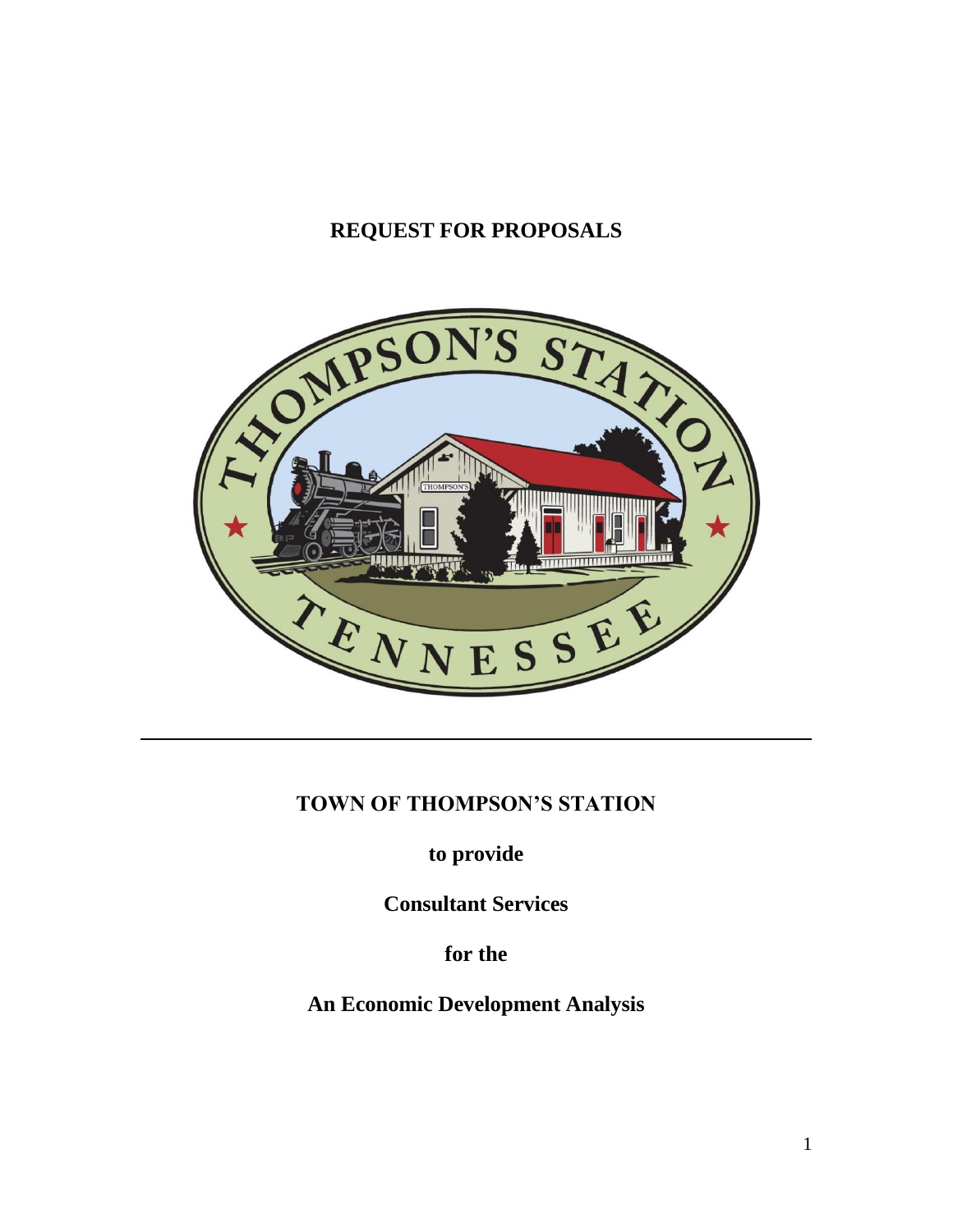The Town of Thompson's Station is accepting statements of proposals for an Economic Development Analysis. This submittal is for consultant proposals only. Do not provide fees for this project.

Proposals are to be-

Mailed to: Town of Thompson's Station, Attn: Micah Wood, AICP – Planning Director P.O. Box 100 Thompson's Station, TN 37179

Or hand delivered to: Thompson's Station Community Development Office 1551 Thompson's Station Road, West Thompson's Station, TN 37179

By May 16, 2022, at 4:00 pm.

Provide four (4) hard copies and one (1) electronic copy of your Statement of Qualifications as part of your proposal.

The Town of Thompson's Station may develop a short list from the submittals and selected consultants will be invited for a presentation and interview. It is anticipated that a contract will be negotiated with the selected firm.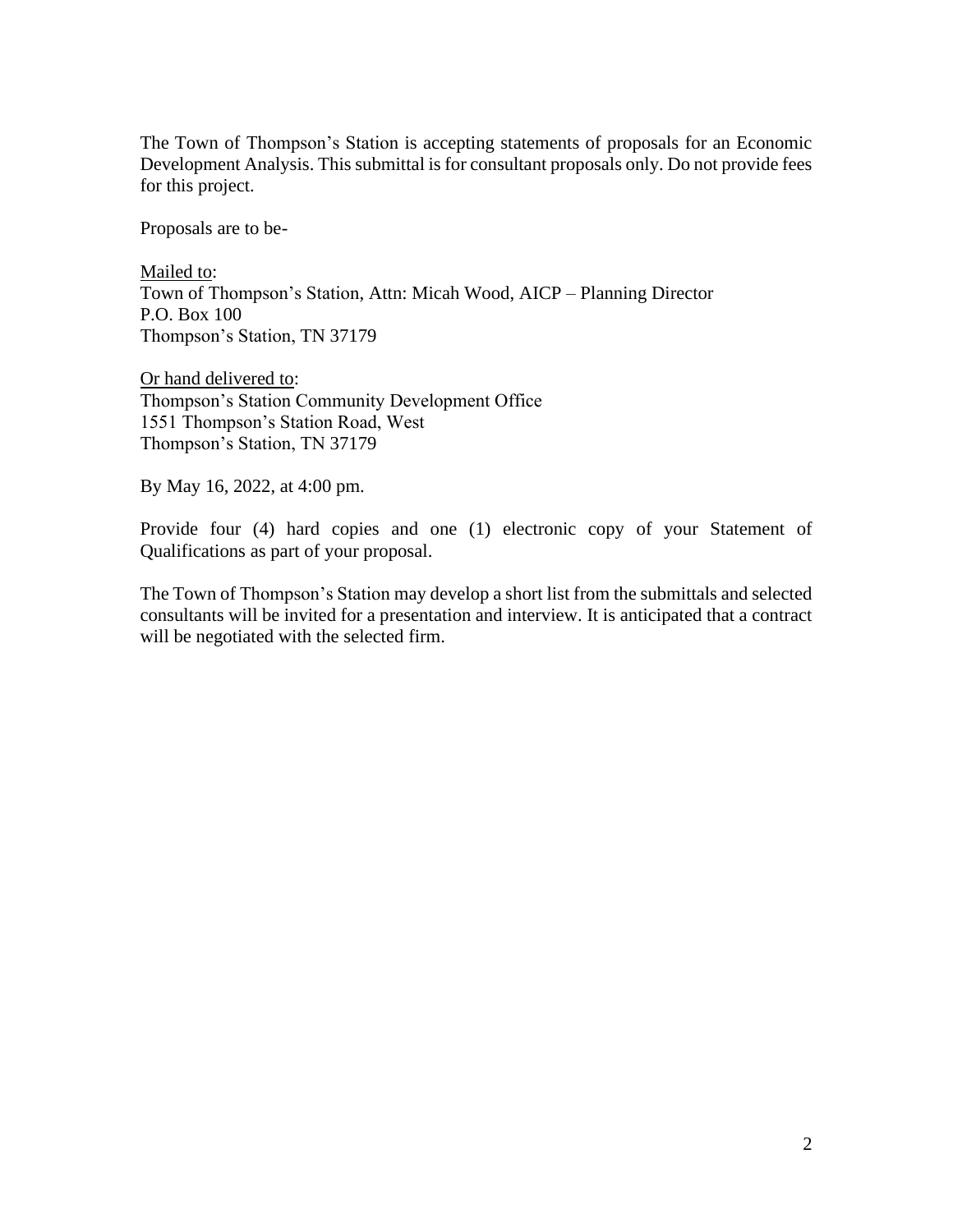# **SECTION I**

# **GENERAL INFORMATION TO PROPOSERS**

# **1.1 INTRODUCTION**

This Request for Proposals (RFP) provides interested vendors with information to prepare and submit a Proposal for consideration by the Town of Thompson's Station (Town) to satisfy its requirements for economic development services. This RFP process is intended to identify potential Contractors with which the Town may, in its sole discretion, choose to enter into a Contract for the proposed consulting services. It is expressly understood and agreed that the submission of a Proposal does not require or obligate the Town to pursue a contract with any Proposer. All negotiations are subject to the consideration and approval of the Town of Thompson's Station, which may, at its sole discretion, accept or reject any proposed contract.

# **1.2 DEFINITIONS**

For the purposes of this RFP, the following terms have the following meanings:

- a) **"Contract"** shall mean the agreement between the Town and vendor chosen as a result of this RFP, which addresses the requested goods and services.
- b) **"Contractor"** shall mean the vendor or its assignee chosen by the Town to supply the requested goods and perform the requested services.
- c) **"Proposal"** shall mean the written document submitted to the Town of Thompson's Station in response to this RFP.
- d) **"Proposer"** shall mean an individual or business entity submitting a Proposal in response to this RFP.
- e) **"Town"** shall mean the Town of Thompson's Station, Tennessee

#### **1.3 RFP DOCUMENT**

Information provided herein is intended solely to assist Proposers in the preparation of their Proposals. To the best of the Town's knowledge, the information provided is accurate. However, the Town does not warrant such accuracy, and any errors or omissions subsequently determined will not be construed as a basis for invalidating this RFP.

# **1.4 PRIMARY CONTACT**

The primary contact for this RFP is:

Micah Wood, AICP Planning Director PO Box 100 Thompson's Station, TN 37179 Phone: (615) 794-4333 ext. 3 Email: [mwood@thompsons-station.com](mailto:mwood@thompsons-station.com)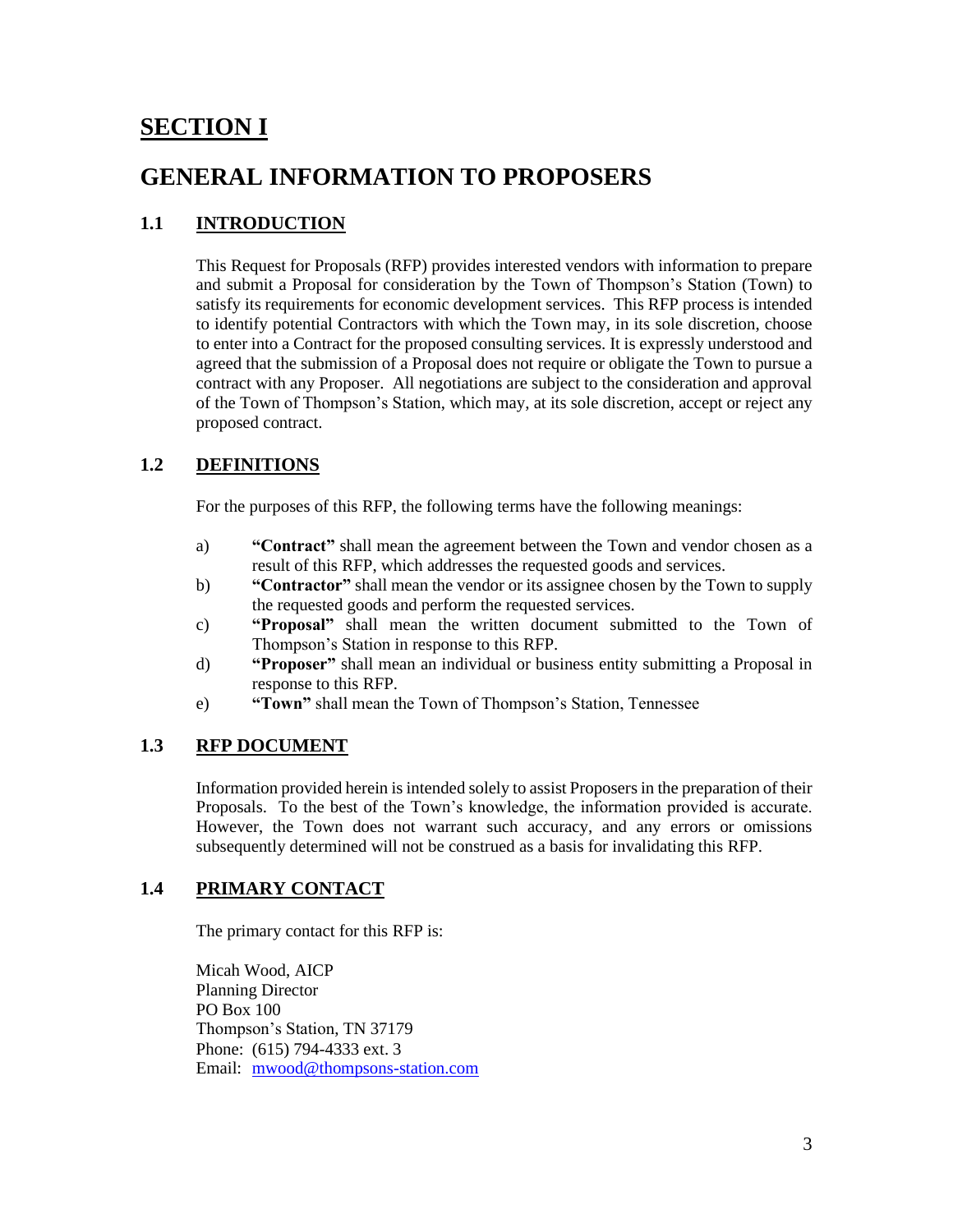### **1.5 ADDENDA INTERPRETATIONS**

If it becomes necessary to revise any part of this RFP, a written addendum will be provided. The Town is not bound by any oral clarifications changing the scope of the work for this project. All addenda issued by the Town will become part of the official RFP and will be mailed to all registered Proposers based upon the contact information at the time of registration.

# **1.6 LABELING OF PROPOSALS**

All proposals must be submitted in a sealed envelope plainly marked, Economic Development Services Proposal.

### **1.7 ASSIGNMENT OF CONTRACTUAL RIGHTS**:

It is agreed that this contract must not be assigned, transferred, conveyed, or otherwise disposed of by either party in any manner, unless approved in writing by the other party. The firm or firms will be an independent service provider for all purposes and no agency, either expressed or implied, exists.

### **1.8 CONDITIONS OF PROPOSAL SUBMITTAL**

- a) The proposal must be signed by a duly authorized official for the Proposing firm submitting the proposal.
- b) No proposal will be accepted from any persons, firm or corporation that is in arrears for any obligation to the Town, or that otherwise may be deemed irresponsible or unresponsive by the Board of Mayor and Aldermen or Town Staff.
- c) Only one proposal will be accepted from any person, firm, or corporation.
- d) All proposals shall be prepared in a comprehensive manner as to content, but no necessity exists for expensive binders or promotional material.

#### **1.9 IDEMNITY**:

The successful bidder agrees to defend, indemnify, and hold the Town harmless from any and all causes of action or claims arising out of or related to the bidder's performance on this project.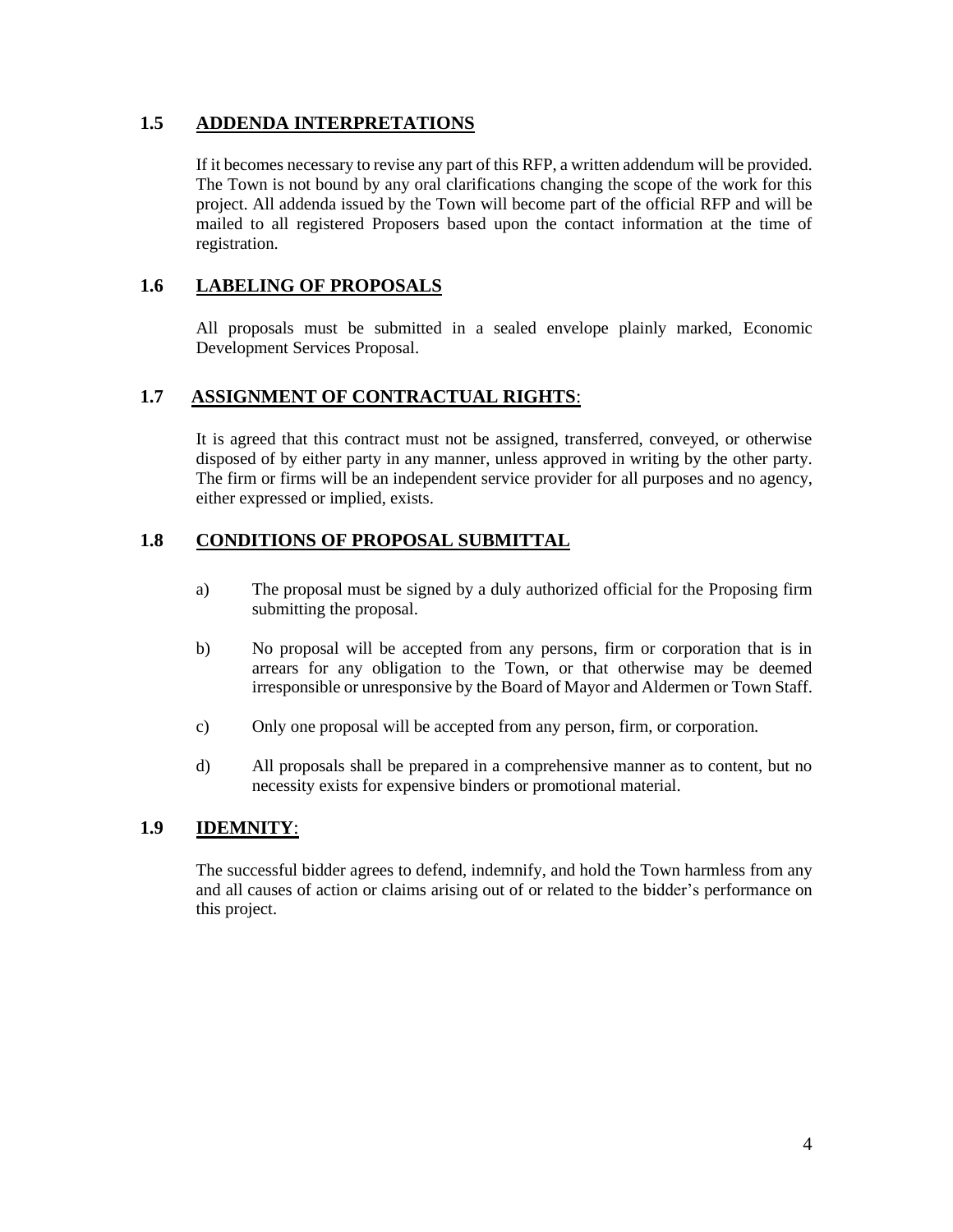# **SECTION II**

# **PROPOSAL CONDITIONS**

# **2.1 REJECTION OF PROPOSALS**

The Town reserves the right to reject, at any time and for any reason, any and all Proposals received as a result of this RFP. The Town's intent is to enter into a Contract as a result of this RFP. However, if after reviewing the Proposals received, the Town determines that the Town should not enter into any Contract, or to enter into a partial or different contract from the Contract contemplated by this RFP, the Town will act in accordance with what the Town determines at that time to be in its best interest. No Proposer or any other party has any entitlement, interest, or right in this decision by the Town, and by submitting a Proposal, acknowledges the Town's right to exercise its discretion in this regard without any right of recourse by the Proposer.

# **2.2 PROPOSAL EVALUATION**

Any Proposal that has not met the completeness that is required, as set forth to this RFP, may be rejected.

#### **2.2.1 Review and Evaluation of Proposals**

All proposals will be reviewed and evaluated by the Town Planning Director or his designee(s) who shall recommend for selection the Proposer whose Proposal best meets the needs of the Town as provided in this RFP. The Town may award with or without further discussions.

The Town will consider the Proposer's experience and proposed approach to performing the work and will make the award decision based on the likelihood of successful and comprehensive completion of the work. This criterion will be evaluated by examining the entire proposal.

The Town reserves the right to consider other factors when evaluating proposals, when such consideration serves the goals and interests of the Town.

# **2.3 DISCLOSURE, OWNERSHIP OF PROPOSAL CONTENTS, AND CONFIDENTIALITY**

The Proposals will become the basis for any contract entered into and will become subject to the Town's provision on public access to records and information.

To the extent a Proposer includes any uniquely proprietary or confidential information in the Proposal, the Proposer must clearly and unequivocally mark such information. The Town will not reveal any such information to any third party, unless required to do so by law.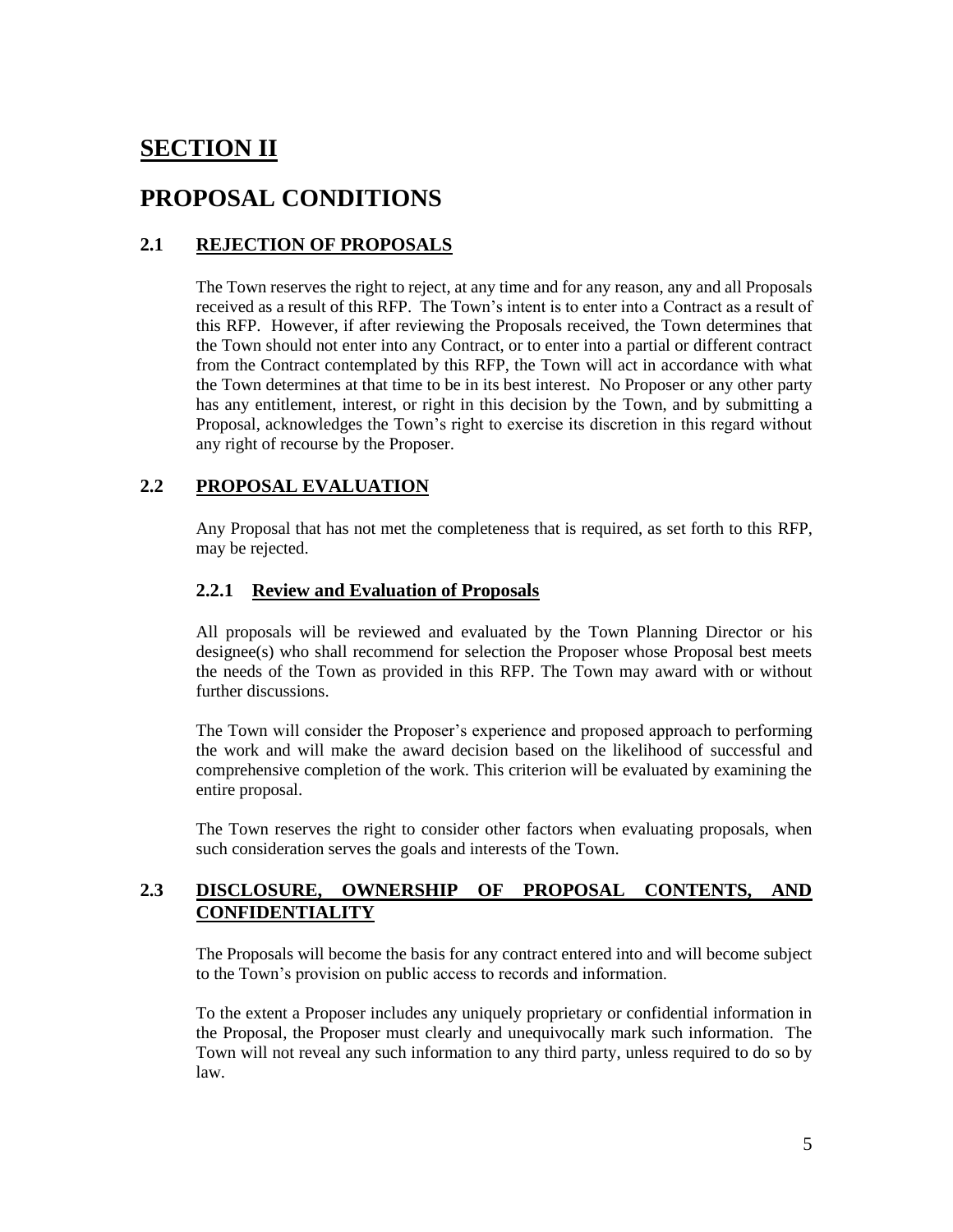Proposers must agree to make no other distribution of their Proposal beyond that made to the Town.

# **2.4 RFP PROPOSAL COSTS**

The Town is not responsible for any costs or expenses incurred by any Proposer in the preparation of the Proposal, attendance at any conference, or meeting related to this RFP. The Town is not responsible for payment of any amount to the selected Proposer until a Contract has been awarded and executed by the Town of Thompson's Station and the Contractor has performed services pursuant to the Contract that entitle the Contractor to receive payment under the terms of the Contract.

### **2.5 PROPOSER**

The decision to award a contract will be made on the basis of the Proposer's overall ability to perform and respond to the RFP's requirements to prove a high level of competence. Special emphasis will be placed upon capabilities of the Proposer's experience with completing the services requested.

### **2.6 SUB-CONTRACTORS**

It is intended that a single contractor have total responsibility for the proposed work so as to assure a fully operational system. Therefore, any Proposer desiring to use subcontractor(s) must identify each on a document supplied as an attachment to the Proposal and titled "Sub-Contractors". Include for each sub-contractor, their company's name, the company's principal owners, description of their involvement in the project, and qualifications for each aspect of the Proposed Solution they will be involved. The subcontractor(s) cannot be changed after submission of the Proposal except with the written approval of the Town.

The Contractor is responsible for all actions, workmanship, performance, and payment for their sub-contractor(s).

# **2.7 RFP PROCESS**

#### **2.7.1 RFP Release**

The RFP will be publicly advertised and released in accordance with the applicable laws of the State of Tennessee and shall include the notification of the time and place when and where the RFP is due. The RFP may be obtained from:

Regina Fowler, Town Clerk Thompson's Station Town Hall 1550 Thompson's Station Road West Thompson's Station, TN 37179 Office: (615) 794-4333 Fax: (615) 794-3313 [rfowler@thompsons-station.com](mailto:rfowler@thompsons-station.com)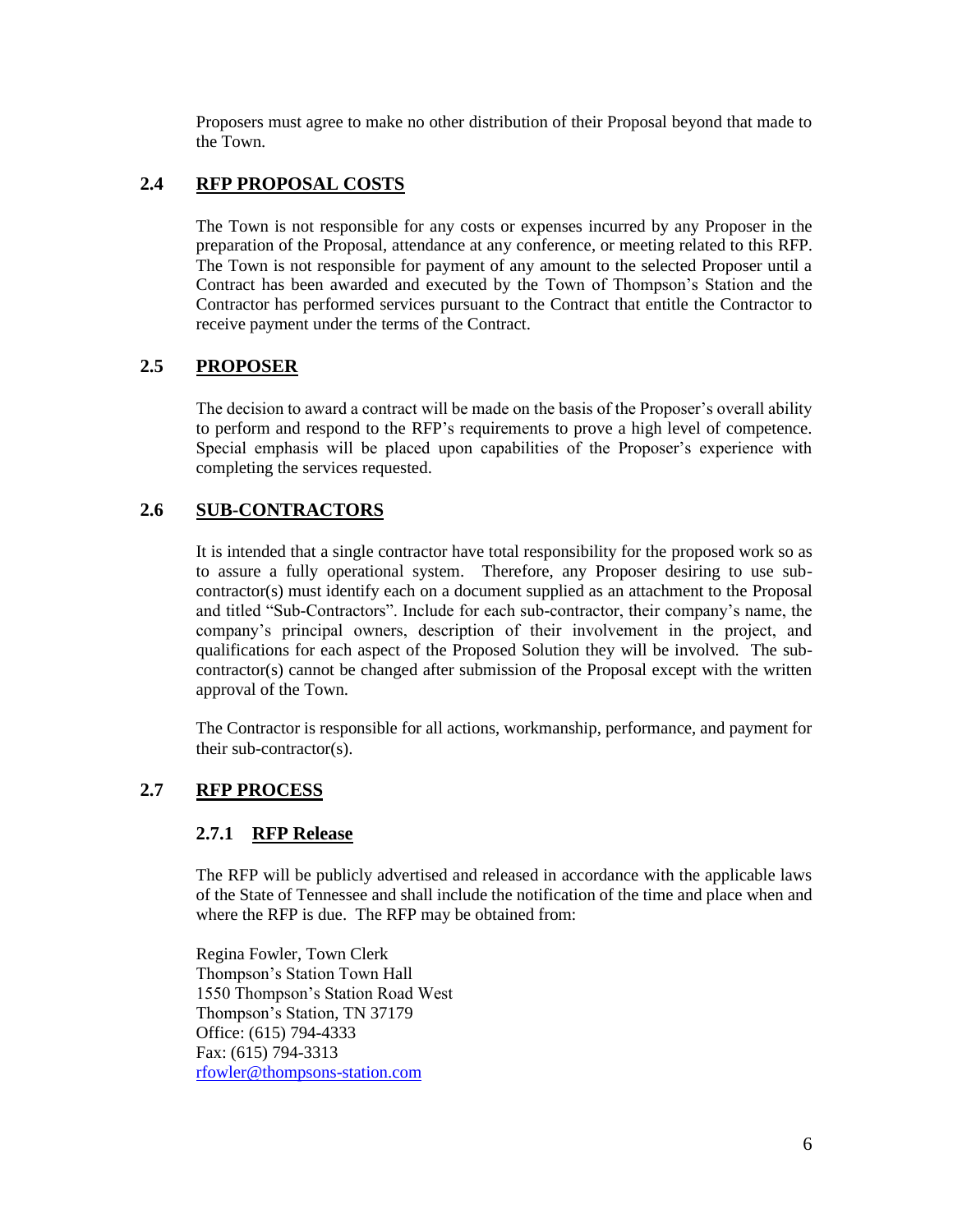An electronic copy may be obtained via email from the Town Clerk or downloaded from the Town's website at [www.thompsons-station.com.](http://www.thompsons-station.com/)

# **2.7.2 RFP Inquiries/Questions**

All questions/inquiries must be submitted in writing via mail or email to the primary contact. The Town will review all inquiries received prior to the RFP submittal deadline and will email written answers to all recipients of the RFP. During the review or preparation of the RFP Proposal, if a Proposer discovers any errors, omissions or ambiguities within the RFP, they should identify them in writing to the Town prior to the RFP submission deadline.

# **2.7.3 RFP Revisions**

Proposal interpretations and addenda clarification may be issued to correct mistakes, answer questions, or resolve ambiguities during the proposal solicitation process. The Town shall send any change to or interpretation of this RFP to each firm or individual to whom an RFP has been distributed. Any such changes or interpretations shall become a part of this RFP and may be incorporated into any contract awarded pursuant thereto.

# **2.7.4 Economy of Preparation**

Proposals should be prepared simply and economically, thereby providing a straightforward, concise description of the Proposer's ability to meet the requirements of the RFP. Submitted Proposals shall not exceed 30 total pages.

# **2.7.5 Proposal Withdrawal**

The Proposer may, at any time up to the RFP Submission Deadline date and time identified in the Required RFP Schedule, withdraw their Proposal. If the Proposer desires to resubmit their Proposal, it must be re-submitted by the Proposal Submission Deadline as identified in the Required RFP Schedule.

# **2.7.6 Proposer Interview**

An interview may be needed if deemed by the Town. The Town Planning Director will notify proposers if an interview is necessary.

#### **2.7.7 Required RFP Schedule**

Consultants interested in responding to this RFP should submit four (4) hard copies and one (1) electronic copy of their proposal. Proposers must submit proposals no **later than 4:00 p.m. CDT, Monday, May 16, 2022** to: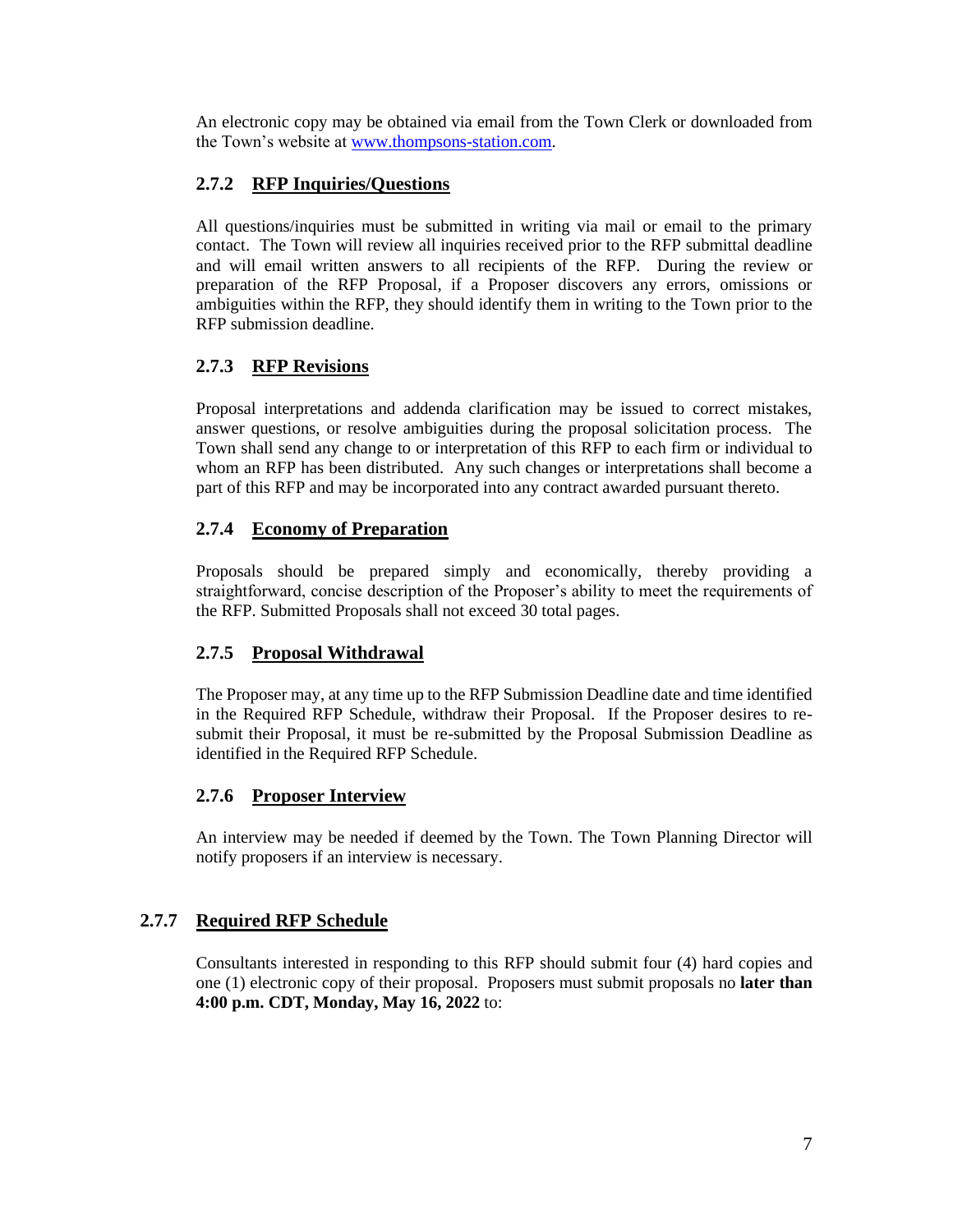Town of Thompson's Station, Attn: Micah Wood, AICP – Planning Director P.O. Box 100 Thompson's Station, TN 37179

A recap of important dates relating to this Request for Proposal are listed below:

| Release of RFP:         | April 15, 2022 |
|-------------------------|----------------|
| Submission of Proposal: | May 16, 2022   |
| Award of Contract:      | Summer 2022    |

#### **2.8 RFP PROPOSAL CONTENT AND FORMAT**

#### **2.8.1 Proposal Submission**

The Town Planning Director must receive all Proposals no later than the Proposal Submission date and time identified in the RFP Schedule. Proposals may be mailed or hand-delivered, but in either case must be received and or postmarked by the specified date and time. **Late proposals will not be considered.**

Proposals must contain all Required Documentation as requested by this RFP, otherwise the Proposal will be considered non-conforming and will be disqualified. The Proposer must supply four (4) hard copies of the Proposal and one (1) electronic copy. The Proposal container must bear the inscription: Economic Development and Analysis Services Proposal as well as the name and address of the Proposer. The Proposal shall be addressed to the attention of:

Town of Thompson's Station, Attn: Micah Wood, AICP – Planning Director P.O. Box 100 Thompson's Station, TN 37179

The Town reserves the right to request additional information from any, all or no Proposers after Proposal Submission.

Proposers shall distribute their RFP Proposals only to the Town Planning Director. One (1) RFP Proposal must contain the original signature(s) of an official or officials authorized to bind the Proposer to its provisions. Additionally, the authorized signature(s) must appear on company letterhead.

#### **2.9 PROPOSAL ORGANIZATION**

Proposals must be organized in the following order of sections:

#### **Section 1 Transmittal Letter**

The Proposal must include the name, title, address, telephone number, and email address of one (1) or more individuals who will serve as Proposer's contact for purposes of this RFP. The Proposer shall fully disclose details regarding its legal identity, i.e., corporation, partnership, etc.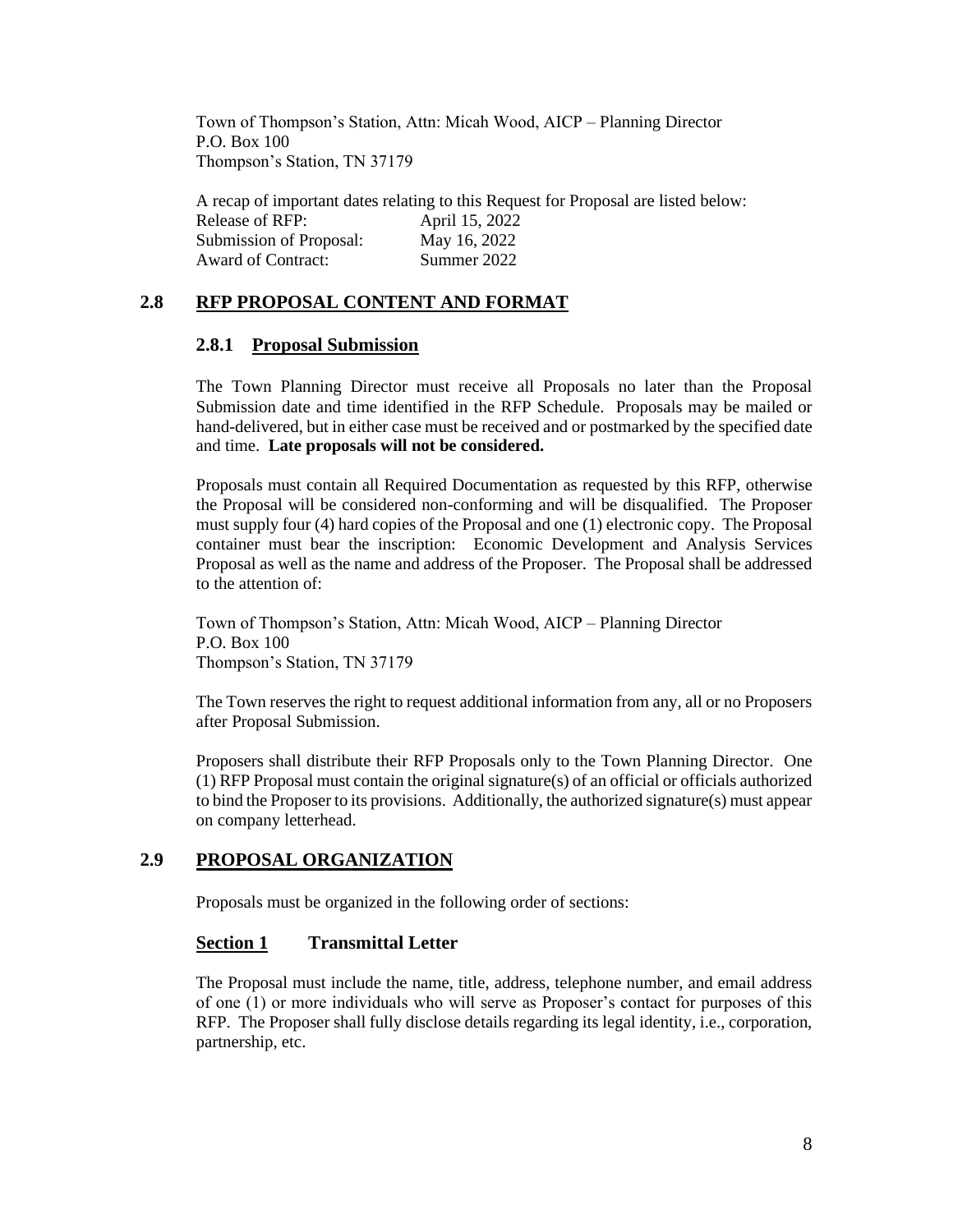### **Section 2 Proposer Qualifications**

The Proposer must describe its qualifications and experience in providing the work described in this RFP. Experience should include relevant examples of performing similar or related services. This includes details as to the type of services and approximate dates of service delivery. The Proposer must submit two (2) references of similar engagements during the last three (3) years. The references must have had experience with the Proposer similar in scope to those described in the RFP. The Proposer must name a contact person and contact information for whomever is responsible for the review at each provided reference.

The respondent shall provide a team organization chart, which lists the names of key personnel that will be assigned to this project along with a brief resume for each individual that describes their education and relevant professional work experience. Any subcontractors anticipated to be utilized to perform work on this project should be identified and brief resumes submitted.

The Town reserves the right to approve all persons assigned to the project.

# **Section 3 Project Understanding**

The proposal should contain a detailed statement of the respondent's understanding of the scope of services required under Section III of this RFP. The proposal should also contain an explanation of the respondent's ability to execute the requirements and achieve the objectives of this RFP. The proposal shall address separately each of the major tasks or activities to be achieved.

#### **Section 4 Milestone Schedule**

The proposal should contain a milestone schedule for the completion of each major task as part of the Economic Development Analysis process, as described in the Project Understanding Section, above, and as required under Section III of this RFP.

#### **Section 5 Response to General Conditions**

- a) Proposal Conditions or Limitations: Proposals that set forth conditions or limitations to those set forth in the RFP may be considered non-responsive and, therefore, may be rejected. Notwithstanding any other provision of this RFP, the Town reserves the right to reject any or all proposals, to waive any defects or informalities, to negotiate with respondents, and to accept the proposal deemed to be in the best interest of the Town.
- b) Proposal Interpretations and Addenda Clarification may be issued to correct mistakes, answer questions, or resolve ambiguities during the proposal solicitation process. The Town shall send any change to or interpretation of this RFP to each firm or individual to whom an RFP has been distributed. Any such changes or interpretations shall become a part of this RFP and may be incorporated into any contract awarded pursuant thereto.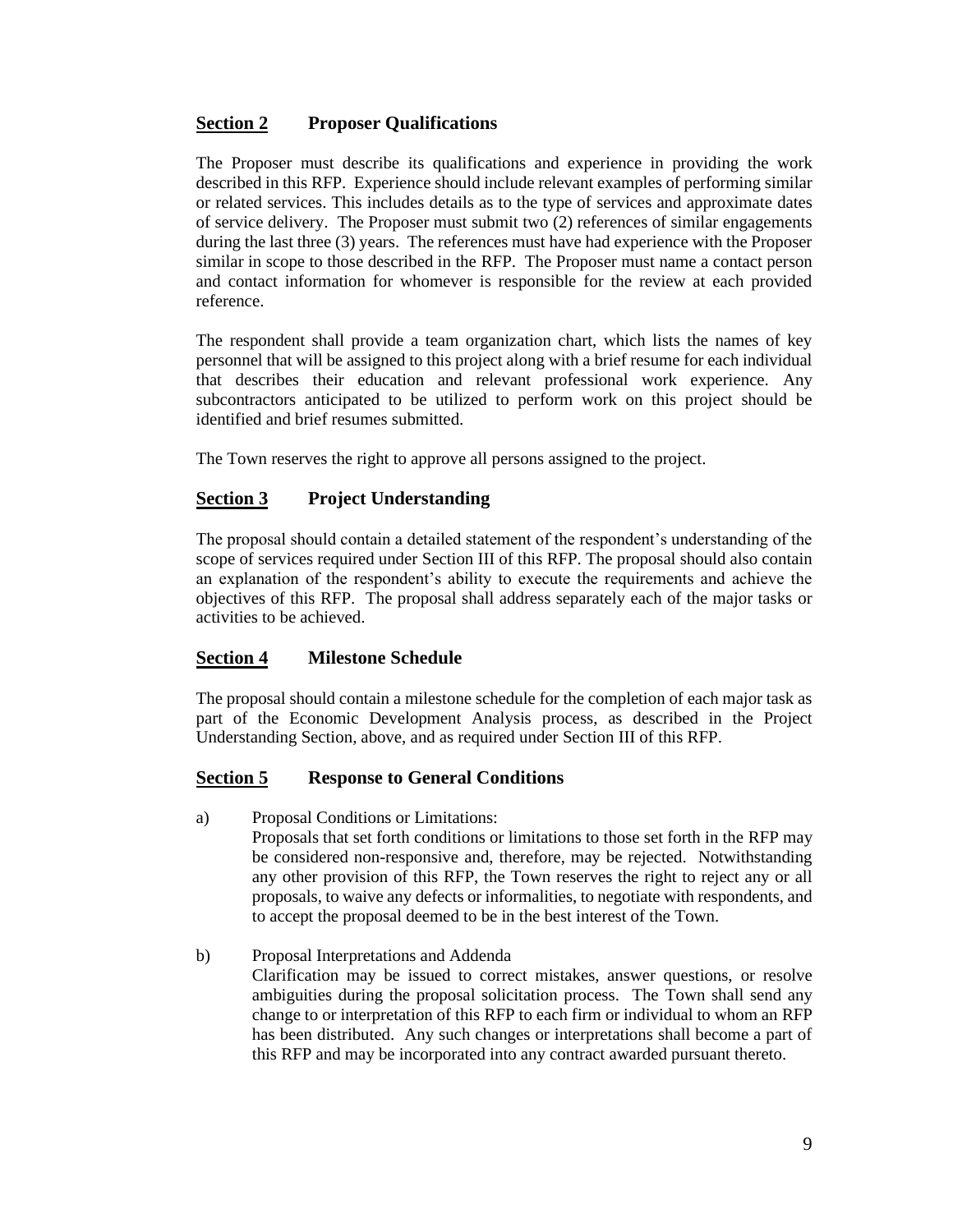c) Town's Right of Withdrawal of RFP Notwithstanding any other provisions of this RFP, the Town reserves the right to withdraw this RFP at any time without prior notice.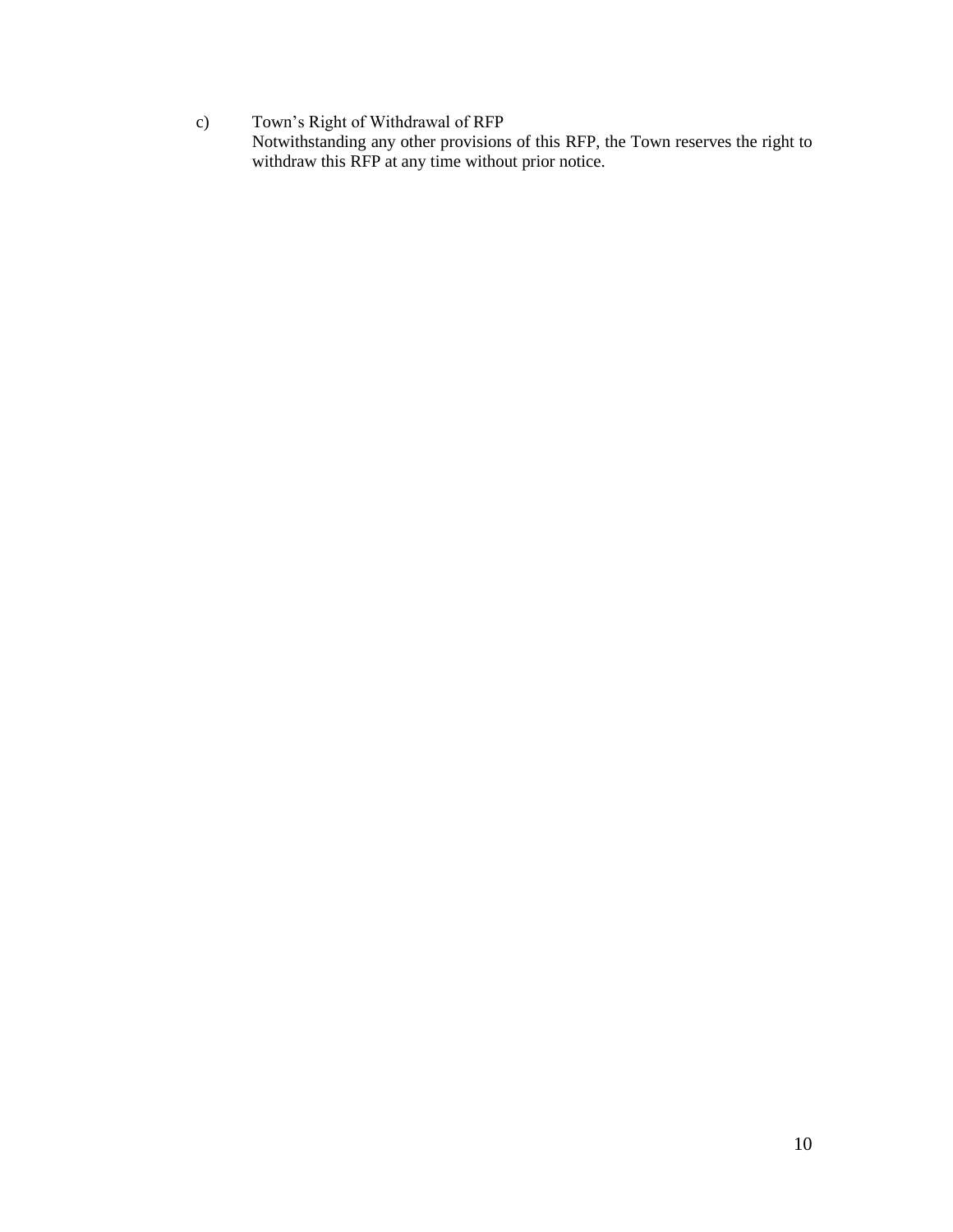# **SECTION III**

# **REQUIREMENTS OF SERVICES**

### **3.1 PURPOSE AND GENERAL SCOPE OF WORK**

The Town of Thompson's Station is located in southern Williamson County, 30 miles from Nashville. The population has been increasing rapidly since 1990, with a significant increase from 2010 to 2017. As of the 2020 Census, the Town's population was 7,485, with an astonishing growth rate of 241% since 2010. At approximately 22 square miles in size, Thompson's Station is located between Franklin and Spring Hill and experiences land use and transportation pressures as a result. The Town is bisected by Interstate 840 and includes a very diverse mix of current land uses from the intensive light industrial Mars Petcare facility to active agricultural uses. However, the size and diversity of current land uses also provides challenges in ensuring growth and development does not occur at the expense of the Town's prized character and natural resources. The Town, for decades, has endeavored to prevent growth from overwhelming the existing community character. The Town is in the midst of a comprehensive planning effort called All Aboard Thompson's Station in order to brace for intense development pressures after the Town's new wastewater treatment facility goes on-line in 2023-2024. This economic development analysis and plan will be designed to fit within the larger All Aboard comprehensive planning framework. A major objective of this economic development planning process is to ensure that the Town has a clear strategic plan that provides an economic development blueprint.

The selected firm will document and communicate national, regional and local economic development trends and issues impacting the Town; gather business statistics and other relevant data; and develop recommend policies, programs and initiatives that will stimulate economic growth, facilitate appropriate development, aid recruitment and retention of businesses; and support the creation of a strong commercial tax base in the Town. Major objectives include:

- Developing an overall economic development analysis, including alignment of economic development goals with Town financial needs, projected into the future.
- Identifying development and redevelopment opportunities within the Town, in conjunction with the All Aboard Comprehensive Planning process.
- Analyzing key sectors for the Town to develop to ensure a strong and resilient commercial tax base.
- Identifying national and regional comparative differentiators for the Town;
- Developing strategies for recruitment and support for local, regional, and national entrepreneurs and businesses.
- Illuminating trends related to changes due to COVID-19.
- Developing and communicating the need for and benefits of proactive economic development strategic planning to the community.